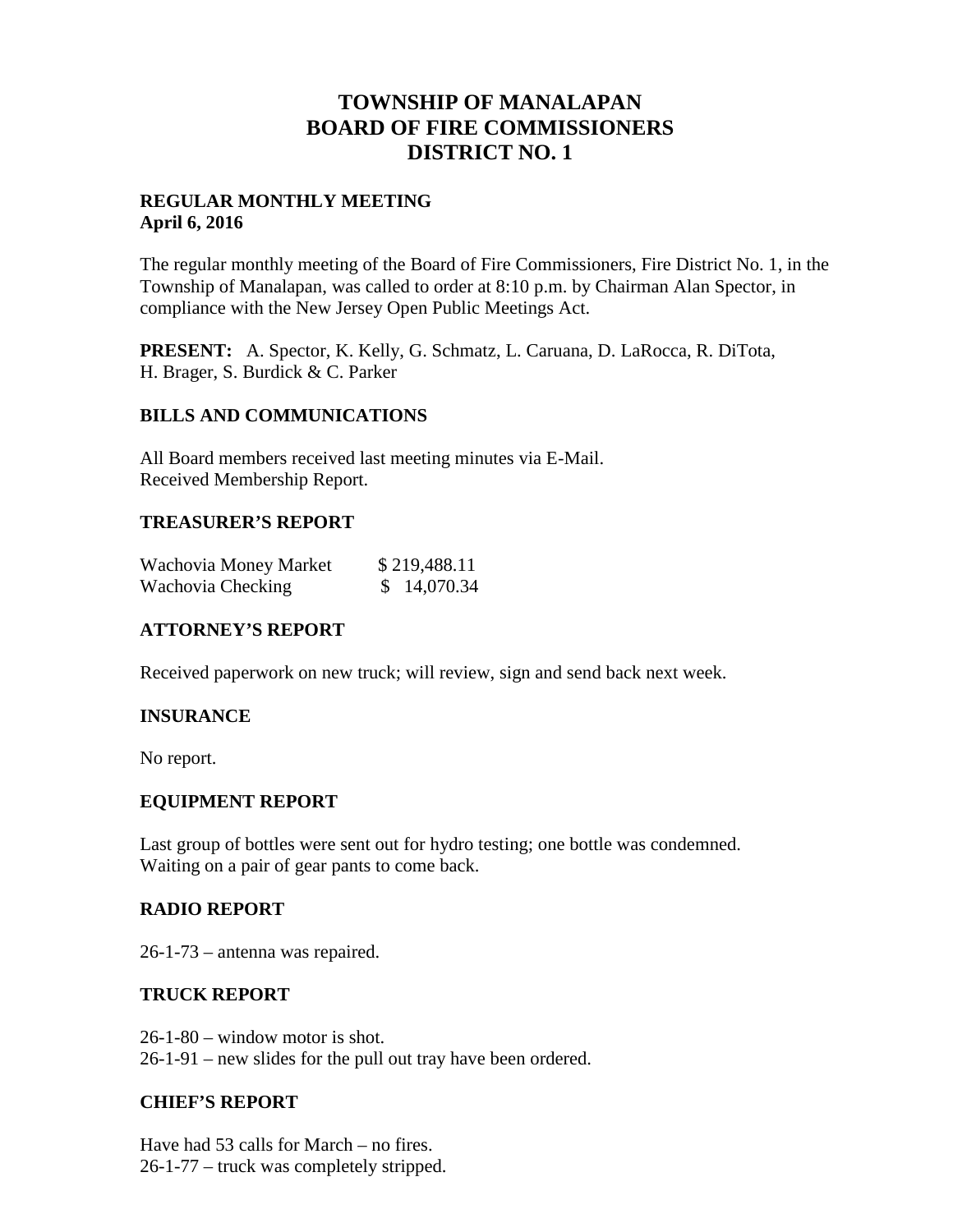26-1-73 –at the Satellite.  $26-1-81$  – back in service.  $26-1-87$  – at the Satellite. Rehab trailer it at Earle; will be picked up on Friday.

## **ASSOCIATION REPORT**

Will be using the FireStore going forward for uniforms. Need to order 6 Class A uniforms.

## **TRUSTEES' REPORT**

No report.

## **OLD BUSINESS**

See attached.

#### **NEW BUSINESS**

Commissioner Schmatz made a motion to pay all vouchers; this was seconded by Commissioner LaRocca. All voted aye.

Discussion was held regarding Deborah physicals; Ralph DeFalco to look into this.

Commissioner Kelly made a motion for \$390 to purchase radio harnesses; this was seconded by Commissioner LaRocca. All voted aye.

Commissioner Kelly made a motion for \$1,600 for an EMT refresher class; this was seconded by Commissioner Schmatz. All voted aye.

Commissioner Kelly made a motion for \$505 to purchase 12 survivor light batteries; this was seconded by Commissioner LaRocca. All voted aye.

Commissioner Kelly made a motion not to exceed \$270 to purchase chainsaw straps; this was seconded by Commissioner LaRocca. Commissioners Spector, Kelly, Caruana & LaRocca voted aye; Commissioner Schmatz voted nay.

Meeting opened to the public at 8:49 P.M.

Meeting was closed and went into an Executive Session to discuss personnel issues.

A motion was made by Commissioner Spector to adjourn; it was seconded by Commissioner Kelly and all voted aye.

Meeting adjourned at 9:06 P.M.

Respectfully submitted, Kenneth Kelly, Clerk